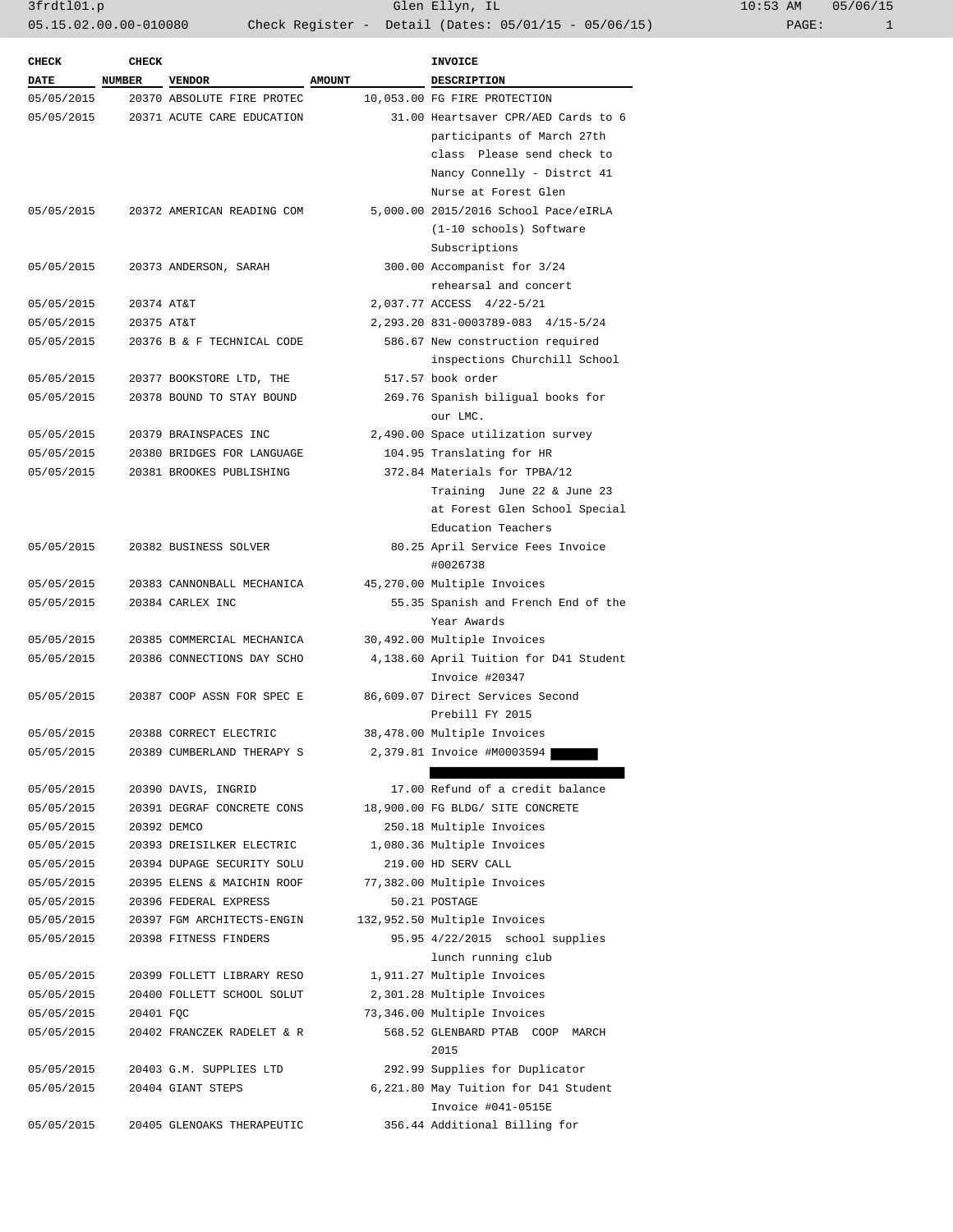| <b>CHECK</b> | <b>CHECK</b>  |                            |               | <b>INVOICE</b>                         |
|--------------|---------------|----------------------------|---------------|----------------------------------------|
| DATE         | <b>NUMBER</b> | <b>VENDOR</b>              | <b>AMOUNT</b> | <b>DESCRIPTION</b>                     |
|              |               |                            |               | 2014-2015 Rate Adjustment              |
|              |               |                            |               | ISBE rate is now \$155.83              |
|              |               |                            |               | Difference between billed and          |
|              |               |                            |               | actual for time period of              |
|              |               |                            |               | $8/25/14 - 3/31/15$ Invoice            |
|              |               |                            |               | #TDS-N6904                             |
| 05/05/2015   |               | 20406 GRIEGER, KAREN       |               | 190.42 Reimburse K. Grieger (Hadley    |
|              |               |                            |               | Staff) for supplies purchased          |
|              |               |                            |               | for Safe Spot Club.                    |
| 05/05/2015   |               | 20407 HARNACK, MANDY BAJEK |               | 475.00 Orchestra Accompanist 5 hours   |
|              |               |                            |               | of rehearsal (2hrs on 4/6,             |
|              |               |                            |               | 2hrs on $4/13$ , 1hr on $4/17$ ) 1     |
|              |               |                            |               | concert $(4/20)$                       |
| 05/05/2015   |               | 20408 ICE MOUNTAIN SPRING  |               | 660.78 Multiple Invoices               |
| 05/05/2015   |               | 20409 ILLINOIS ASSN OF SCH |               | 720.00 Mandatory Board Training &      |
|              |               |                            |               | Basics of Governance                   |
|              |               |                            |               | training; K. Buchholz & S.             |
|              |               |                            |               | Clark                                  |
| 05/05/2015   |               | 20410 ILLINOIS CENTRAL SCH |               | 1,133.48 AUG & SEPT FUEL SURCHARGE     |
| 05/05/2015   |               | 20411 INNOVATIVE MODULAR S |               | 75,663.50 Multiple Invoices            |
| 05/05/2015   |               | 20412 IWANSKI MASONRY INC  |               | 168,300.00 Multiple Invoices           |
| 05/05/2015   |               | 20413 JC HARRIS & SONS INC |               | 28,215.00 Multiple Invoices            |
| 05/05/2015   |               | 20414 JOYLABZ LLC          |               | 309.65 MaKey Makey Arduino Kits        |
| 05/05/2015   |               | 20415 K & K IRON WORKS LLC |               | 69,178.00 Multiple Invoices            |
| 05/05/2015   |               | 20416 KAGAN & GAINES INC   |               | 539.97 Multiple Invoices               |
| 05/05/2015   |               | 20417 LIBRARY SKILLS INC   |               | 139.75 Graphic Signs                   |
| 05/05/2015   |               | 20418 LINCOLNSHIRE PRINTIN |               | 96.79 Scantrons for Unit Tests         |
| 05/05/2015   |               | 20419 LITTLE FRIENDS INC   |               | 3,528.80 May Tuition for D41 Student   |
|              |               |                            |               | Invoice #138916                        |
| 05/05/2015   |               | 20420 MACGILL & CO, WM V   |               | 676.71 Multiple Invoices               |
| 05/05/2015   |               | 20421 MARENEM INC          |               | 2,970.00 Secret Stories Classroom      |
|              |               |                            |               | Teacher Kits                           |
| 05/05/2015   |               | 20422 MCHENRY GLASS & MIRR |               | 8,848.00 FG ALUM/GLASS/GLAZING         |
| 05/05/2015   |               | 20423 MENARDS              |               | 29.96 Multiple Invoices                |
| 05/05/2015   |               | 20424 METRO PROFESSIONAL P |               | 3,508.21 Multiple Invoices             |
| 05/05/2015   |               | 20425 MIDAMERICAN ENERGY   |               | 40,255.95 Multiple Invoices            |
| 05/05/2015   |               | 20426 NASCO                |               | 109.13 PE Supplies                     |
| 05/05/2015   |               | 20427 NORTHERN ILLINOIS GA |               | 305.66 Multiple Invoices               |
| 05/05/2015   |               | 20430 OFFICE DEPOT         |               | 3,167.60 Multiple Invoices             |
| 05/05/2015   |               | 20431 ORIENTAL TRADING CO  |               | 145.13 Multiple Invoices               |
| 05/05/2015   |               | 20432 ORKIN LLC            |               | 1,583.00 Multiple Invoices             |
| 05/05/2015   |               | 20433 PADDOCK ENTERPRISES, |               | 2,632.00 AL EMERGENCY STAGE REPAIR     |
| 05/05/2015   |               | 20434 PALOS SPORTS INC     |               | 234.56 Multiple Invoices               |
| 05/05/2015   |               | 20435 PARKLAND PREPARATORY |               | 7,294.86 April Tuition for D41 Student |
|              |               |                            |               | Invoice #1103                          |
| 05/05/2015   |               | 20436 PIONEER VALLEY BOOKS |               | 3,318.00 4/13/2015 bookroom supplies   |
| 05/05/2015   |               | 20437 POLAR ELECTRO        |               | 1,244.73 Multiple Invoices             |
| 05/05/2015   |               | 20438 QUINLAN & FABISH MUS |               | 856.50 Multiple Invoices               |
| 05/05/2015   |               | 20439 REALLY GOOD STUFF IN |               | 308.78 4/14/2015<br>summer send off    |
|              |               |                            |               | supplies                               |
| 05/05/2015   |               | 20440 ROSCOE CO            |               | 211.08 Multiple Invoices               |
| 05/05/2015   |               | 20441 ROSEN PUBLISHING CO  |               | 402.60 4/13/2015<br>book room          |
|              |               |                            |               | supplies                               |
| 05/05/2015   |               | 20442 S&S WORLDWIDE        |               | 1,352.27 P.E. equipment                |
| 05/05/2015   |               | 20443 SBARRA, DINA         |               | 116.72 Hadley Consumables Flowers      |
|              |               |                            |               | (Tulips) Reimbursement to              |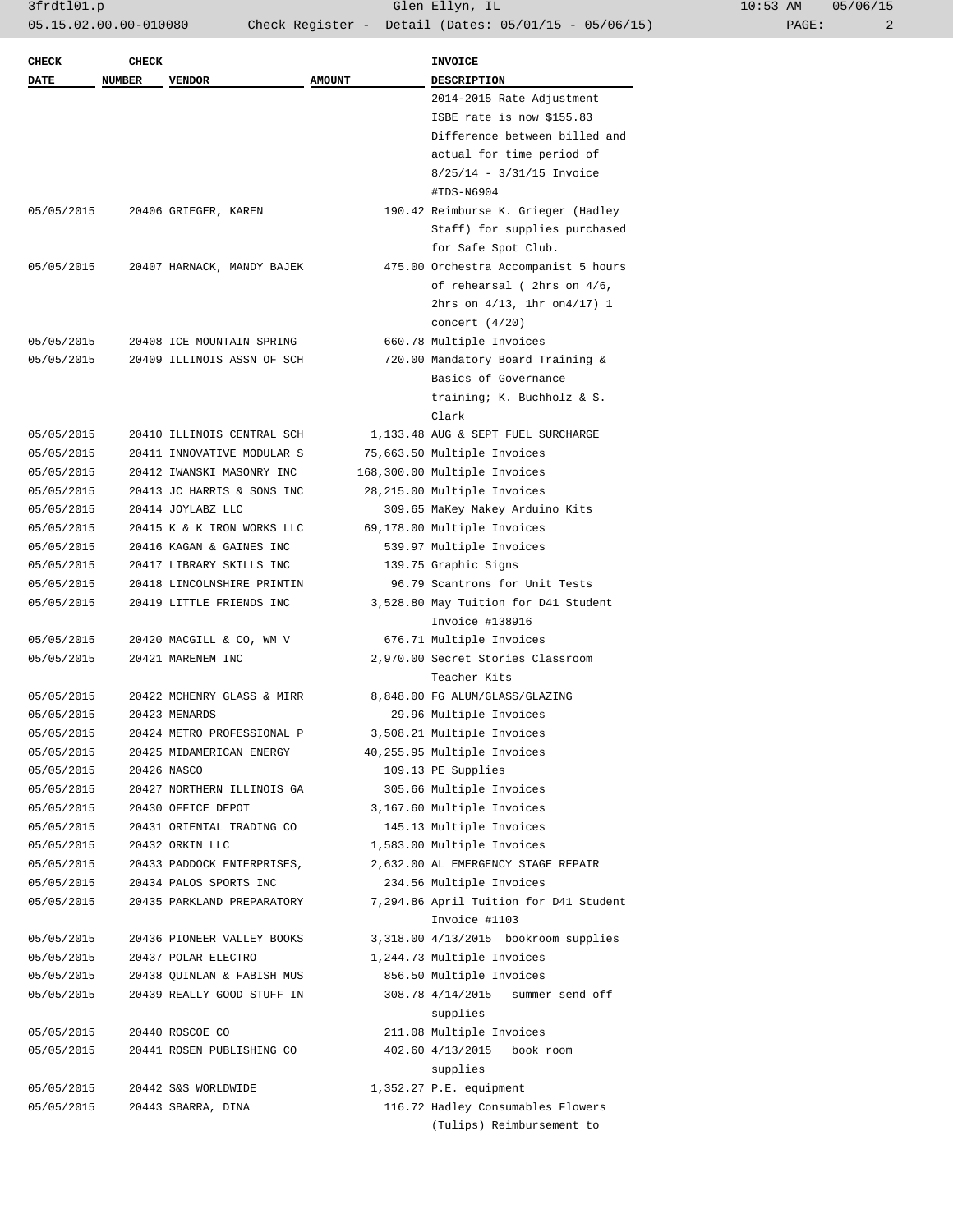| <b>CHECK</b>                 | <b>CHECK</b>  |                            |               | <b>INVOICE</b>                        |
|------------------------------|---------------|----------------------------|---------------|---------------------------------------|
| DATE                         | <b>NUMBER</b> | <b>VENDOR</b>              | <b>AMOUNT</b> | <b>DESCRIPTION</b>                    |
|                              |               |                            |               | Dina Sbarra                           |
| 05/05/2015                   |               | 20444 SCHOLASTIC INC       |               | 1,373.44 Multiple Invoices            |
| 05/05/2015                   |               | 20446 SCHOOL SPECIALTY     |               | 6,752.22 Multiple Invoices            |
| 05/05/2015                   |               | 20447 SCHOOLWIRES INC      |               | 5,760.00 Invoice #12839 Website       |
|                              |               |                            |               | development                           |
| 05/05/2015                   |               | 20448 SCHROEDER ASPHALT SE |               | 2,764.00 CH ASPHALT PAVING            |
| 05/05/2015                   |               | 20449 SEPTRAN INC          |               | 53,102.40 Multiple Invoices           |
| 05/05/2015                   |               | 20450 SKYWARD INC          |               | 40,343.81 Multiple Invoices           |
| 05/05/2015                   |               | 20451 SOCCER INNOVATIONS   |               | 88.20 1/4 corner flages               |
| 05/05/2015                   |               | 20452 SOUKUP'S HARDWARE &  |               | 200.00 12" LADDER                     |
| 05/05/2015                   |               | 20454 STAPLES ADVANTAGE    |               | 2,482.79 Multiple Invoices            |
| 05/05/2015                   |               | 20455 SUNDANCE PUBLISHING  |               | 1,108.80 4/13/2015 book room supplies |
| 05/05/2015                   |               | 20456 TEACHERS DISCOVERY   |               | 356.06 Incentives / End of the Year   |
|                              |               |                            |               | Awards, Spanish/French                |
|                              |               |                            |               | Teaching Materials                    |
| 05/05/2015                   |               | 20457 TERRACON             |               | 7,158.00 Multiple Invoices            |
| 05/05/2015                   |               | 20458 TIGERDIRECT.COM      |               | 492.04 Replacement Keyboards for HP   |
|                              |               |                            |               | 6470b Laptops                         |
| 05/05/2015                   |               | 20459 TOLEDO PHYSICAL EDUC |               | 313.43 PE Supplies                    |
| 05/05/2015                   |               | 20460 TROPHIES BY GEORGE   |               | 262.70 23 4x6 plaques for wrestling   |
|                              |               |                            |               | awards at the banquet on              |
|                              |               |                            |               | 4/29/15                               |
| 05/05/2015                   |               | 20461 UNCONVENTIONAL TEACH |               | 158.00 Professional Development -     |
|                              |               |                            |               | Pindar and Everett                    |
| 05/05/2015                   |               | 20462 UNITED RADIO COMMUNI |               | 6,640.00 Multiple Invoices            |
| 05/05/2015                   |               | 20463 VILLAGE OF GLEN ELLY |               | 4,390.79 Multiple Invoices            |
| 05/05/2015                   |               | 20464 WAGEWORKS            |               | 335.94 Invoice# 20150088226           |
| 05/05/2015                   |               | 20465 WASTE MANAGEMENT WES |               | 3,180.76 Multiple Invoices            |
| 05/05/2015                   |               | 20466 WHEELER, KAYLA       |               | 135.00 PBL Presenter Fee              |
| 05/05/2015                   |               | 20467 WRS GROUP LTD        |               | 535.10 These items are to enhance     |
|                              |               |                            |               | the PBL we will be starting           |
|                              |               |                            |               | in 7th grade health.                  |
| 05/04/2015 201400473 T H I S |               |                            |               | 5,565.00 5/1/15 to 5/31/15 period     |

Totals for checks 1,119,726.41